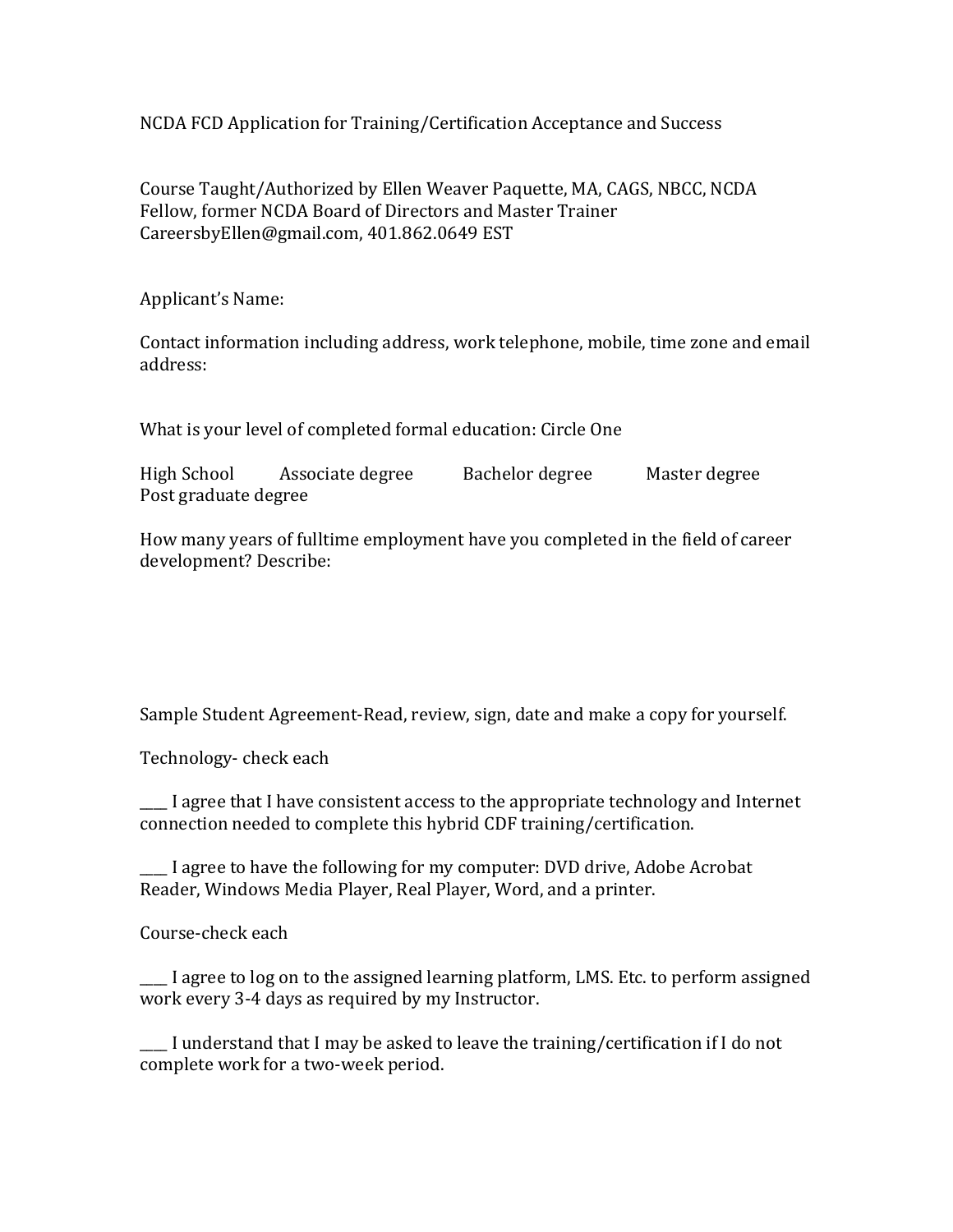\_\_\_\_ I agree to make/take the time necessary to complete all weekly assignments and will ensure that this is completed. Some weeks may be lighter than others; some weeks may be heavier than others but make sure that you allot enough time to complete your work.

I agree that I have only 10 days from the due date to make up any and all missed work.

\_\_\_\_ I agree to contact my Instructor if I am falling behind, am ill or have unforeseen circumstances present themselves.

\_\_\_\_ I understand that if I am not familiar with the technology presented to me that I would find help in my local area to assist me.

Face-to-Face meetings- check each

\_\_\_\_ I understand that face to face meetings are required and that there will be additional travel related expenses that I will be responsible for while meeting this obligation.

\_\_\_\_ I understand that I may be required to participate in Skype calls by myself or with a group, such are as important as the face-to-face component.

\_\_\_\_ I agree that if I miss all or part of the required face-to-face meetings or Skype meetings I may forfeit my certificate.

General Ethical Responsibilities-check each

\_\_\_\_ I agree to abide by the FCD code of ethics.

\_\_\_\_ I agree that I will complete my own, original work, not plagiarizing from class members or any other sources.

\_\_\_\_ I agree that I will not copy, share, discuss or violate the copyright restrictions of the learning platform, especially sharing user names and passwords with others.

Netiquette Recommendations for the FCD certification/training- check each

\_\_\_\_ I will communicate full written thoughts in acceptable written English, without the use of icons, emoticons, abbreviations or work truncations. Full paragraphs, nouns, verbs, correct spelling and punctuation required.